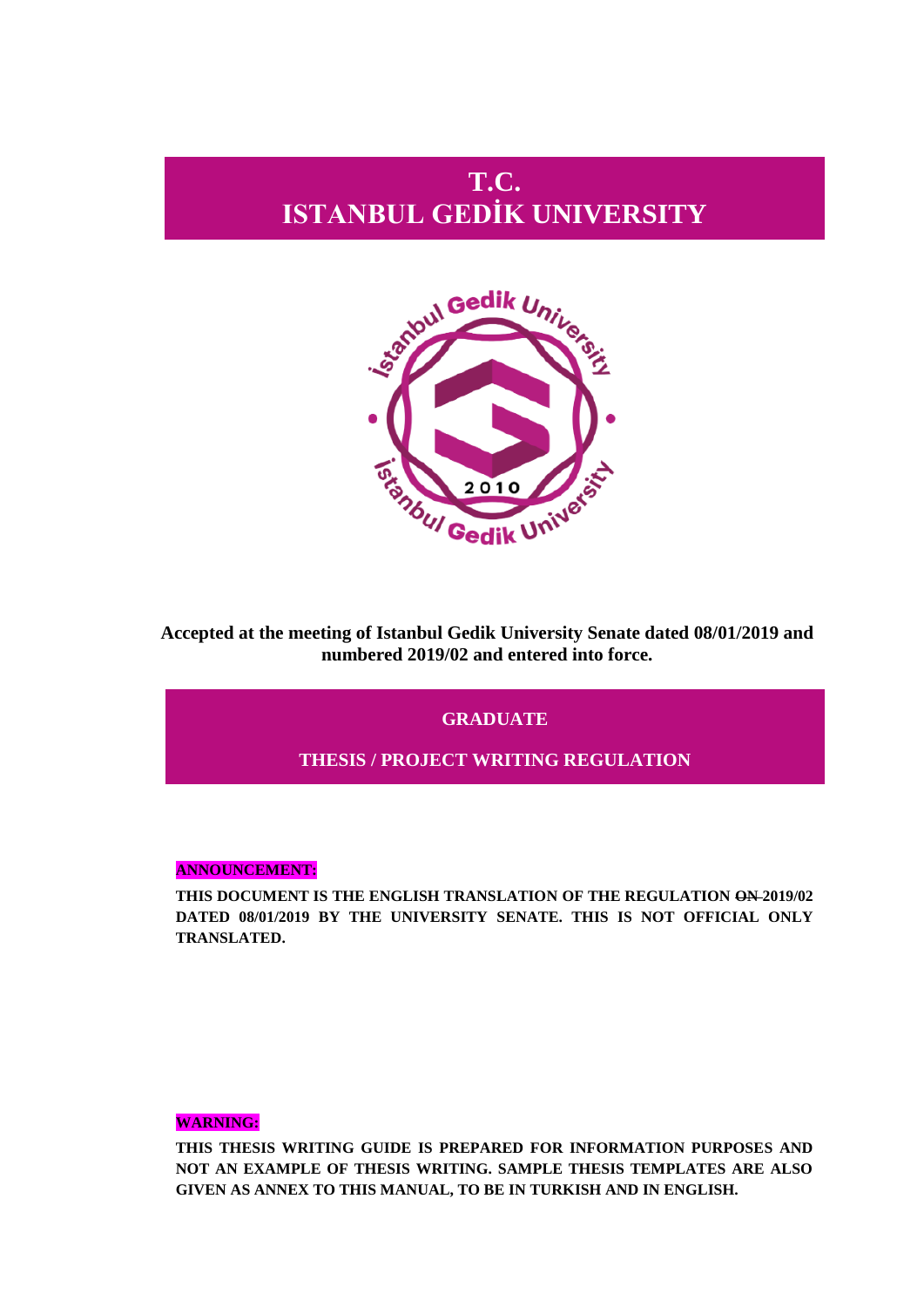### **INTRODUCTION**

Graduate, doctorate, and art proficiency theses to be delivered to Istanbul Gedik University Institutes are written in accordance with the principles outlined in this guide. The thesis writing guide can be obtained from the relevant institutes or the websites of the institutes.

## **SUBMISSION OF THE GRADUATE PROJECT OF NON-THESIS MASTER'S PROGRAM;**

 **Graduate Term Projects** are delivered to one Project institute and one project consultant in clothbound (Magenta color). ("Term Project Approval Form" is placed on the page after the inner cover of the project, which is completed by the project consultant, and the term "Project Delivery" and "Term Project Approval" forms must be filled, and the project must be submitted together.) Compliance with the Project Writing Directive and the similarity of the project are also checked by the Institute. After these processes are completed, the graduation certificate or diploma is given to the student whose graduation is approved by the Board of Directors.

## **MASTER THESIS SUBMISSION WITH THESIS (BEFORE THE DEFENSE EXAM)**

 **Master's Theses** are delivered to the Institute before the Thesis Defense exam, in white hardcover (cardboard cover). (The thesis work submitted by the thesis supervisor must be filled with the thesis on the inner cover of the thesis with a cardboard cover, and the "thesis submission" and "Jury Member Selection" forms must be filled with the thesis.) After checking the similarity ratio, he submits his thesis with a white binder (cardboard cover) to each of juries, consisting of three permanent members and two reserve members, approved by the Board of Directors.

## **DOCTORAL AND ART PROFICIENCY THESIS DELIVERY (BEFORE THE DEFENSE EXAM)**

 **Doctoral and Proficiency in Arts theses** are delivered to the Institute with a white hardcover (cardboard cover). (The thesis work must be filled with the thesis and the "Thesis Submission" and "Doctoral Thesis Jury Suggestion" forms are filled with the thesis on the inner cover of the thesis with a cardboard cover indicating that the thesis is finished.)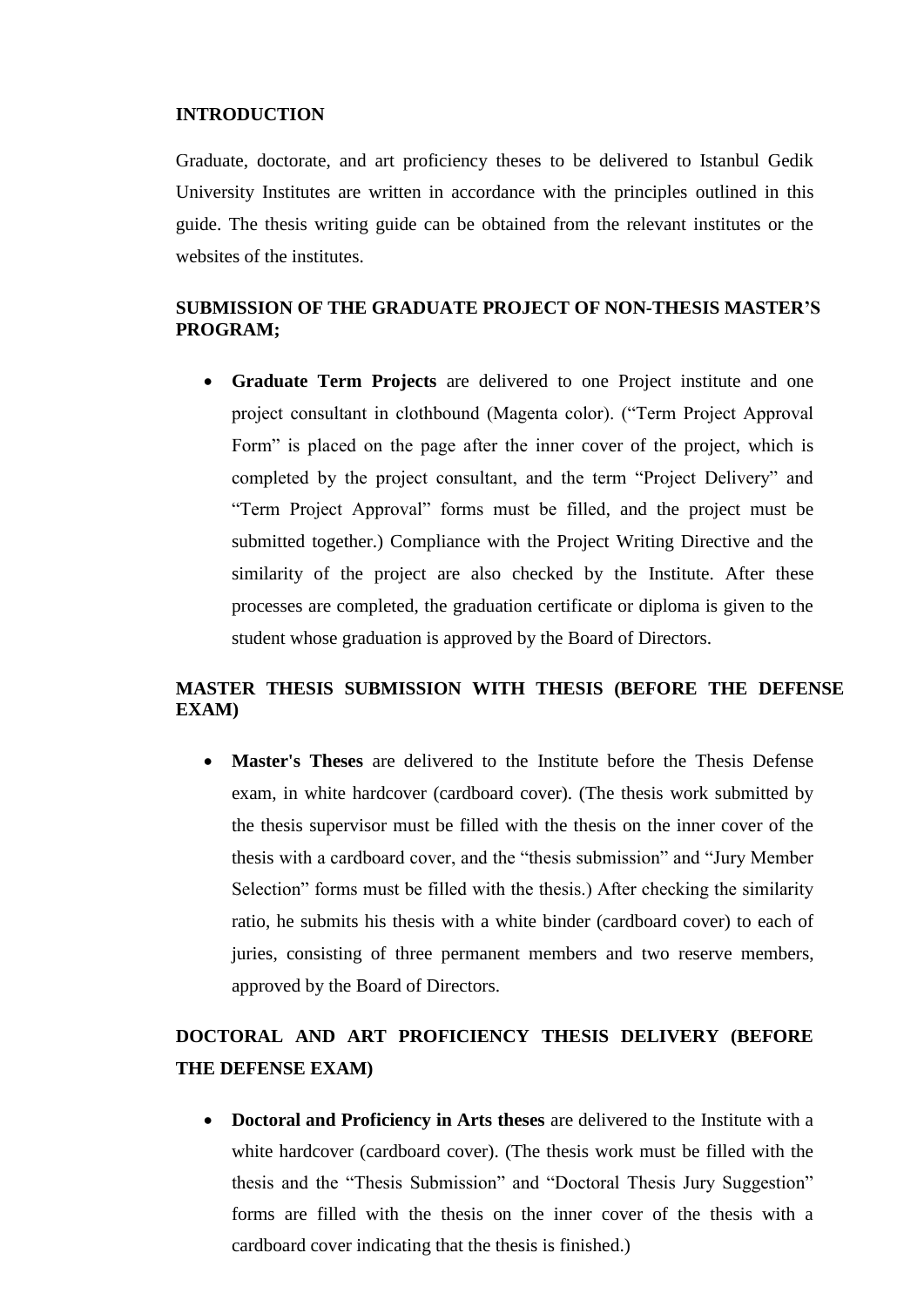After the check for compliance with the thesis writing directive and the similarity rate of the thesis, if there is no second advisor of the student, it delivers the white-bound (cardboard cover) thesis to each of its jury, which is approved by the Board of Directors decision and consists of five principal members and two reserve members.

**Along with the thesis,** 1 page plain text written in Times New Roman bold character 12 font size as shown in Annex A1 and Annex A2, a Turkish-English summary promoting the thesis with a minimum of 100 and a maximum of 250 words including keywords,

- **7 copies for Doctorate and Proficiency in Art,**
- **5 copies for the Master' degree**

is delivered in laser output quality.

## **MASTER THESIS DELIVERY WITH THESIS (AFTER THE DEFENSE EXAM)**

 **5 thesis with** magenta-colored cloth bindings is delivered to the relevant jury principal members of the thesis defense examination within two months at the latest from the date of defense.

## **DOCTORAL THESIS DELIVERY (AFTER THE DEFENSE EXAM)**

 **5 Thesis with black cloth bindings within 1 month from the date of defense, two theses to the Instıtute, and 5 theses delivered to the original members of the jury.**

Drawings, photographs, figures, etc. in at least one of the theses must be the original. The cover color of the cloth-bound theses is magenta in the Master's theses (Magenta Cloth Skin, Color Code: R: 183 G: 13 B: 127) and black in the Doctoral and Art Proficiency theses.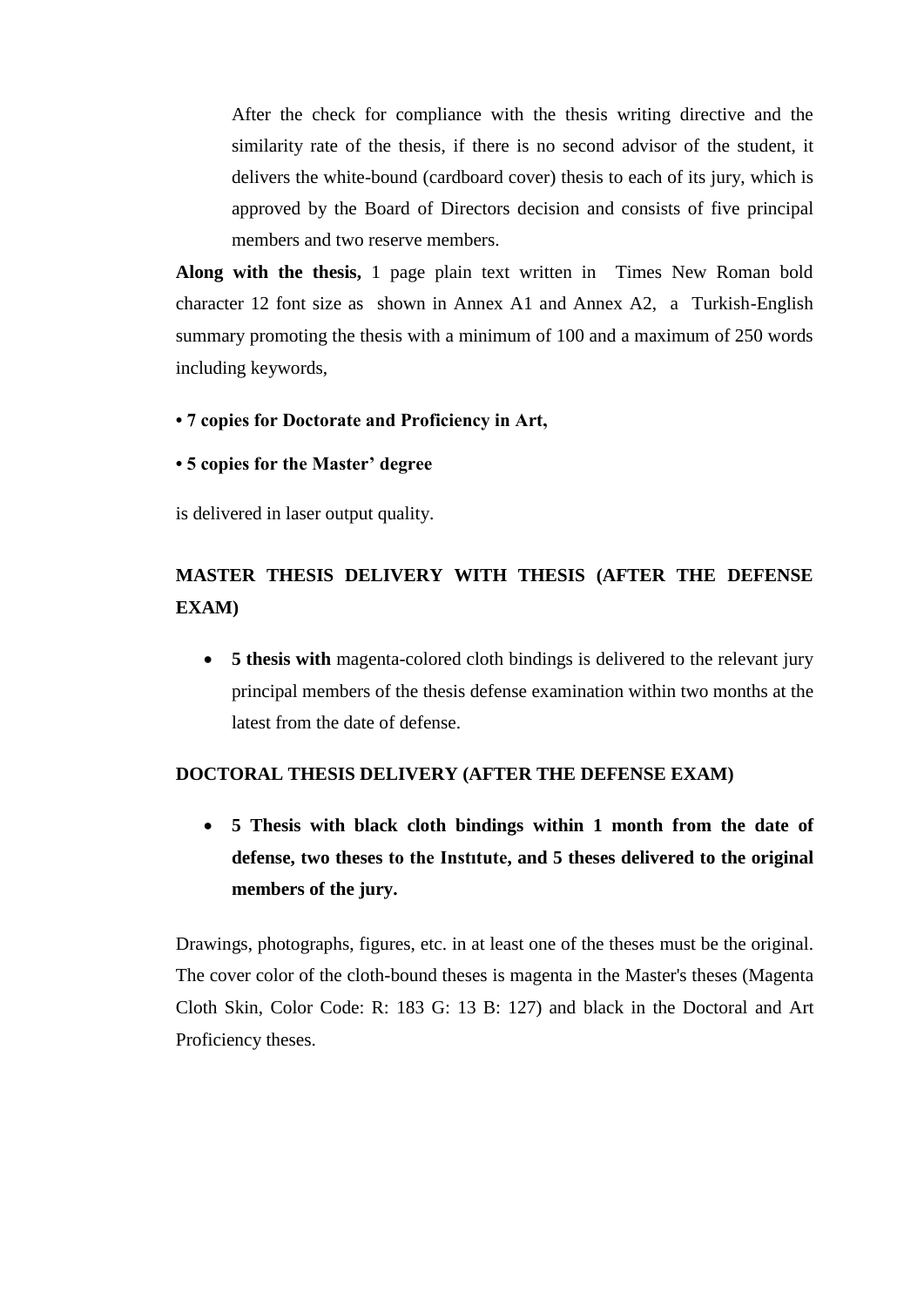

**Figure 1:** Master Cover Sample (Magenta Cloth Skin, Color Code: R: 183 G: 13 B: 127)



**Figure 2:** Doctoral Cover Sample (Black Cloth)

## **Theses that are not written in accordance with the formats specified in the thesis writing directive are not accepted.**

• Three copies of the Turkish (Annex A1), English (Annex A2) abstracts are submitted to the Institute together with theses. Other forms, CDs, and documents to be delivered together with the thesis are updated on the website.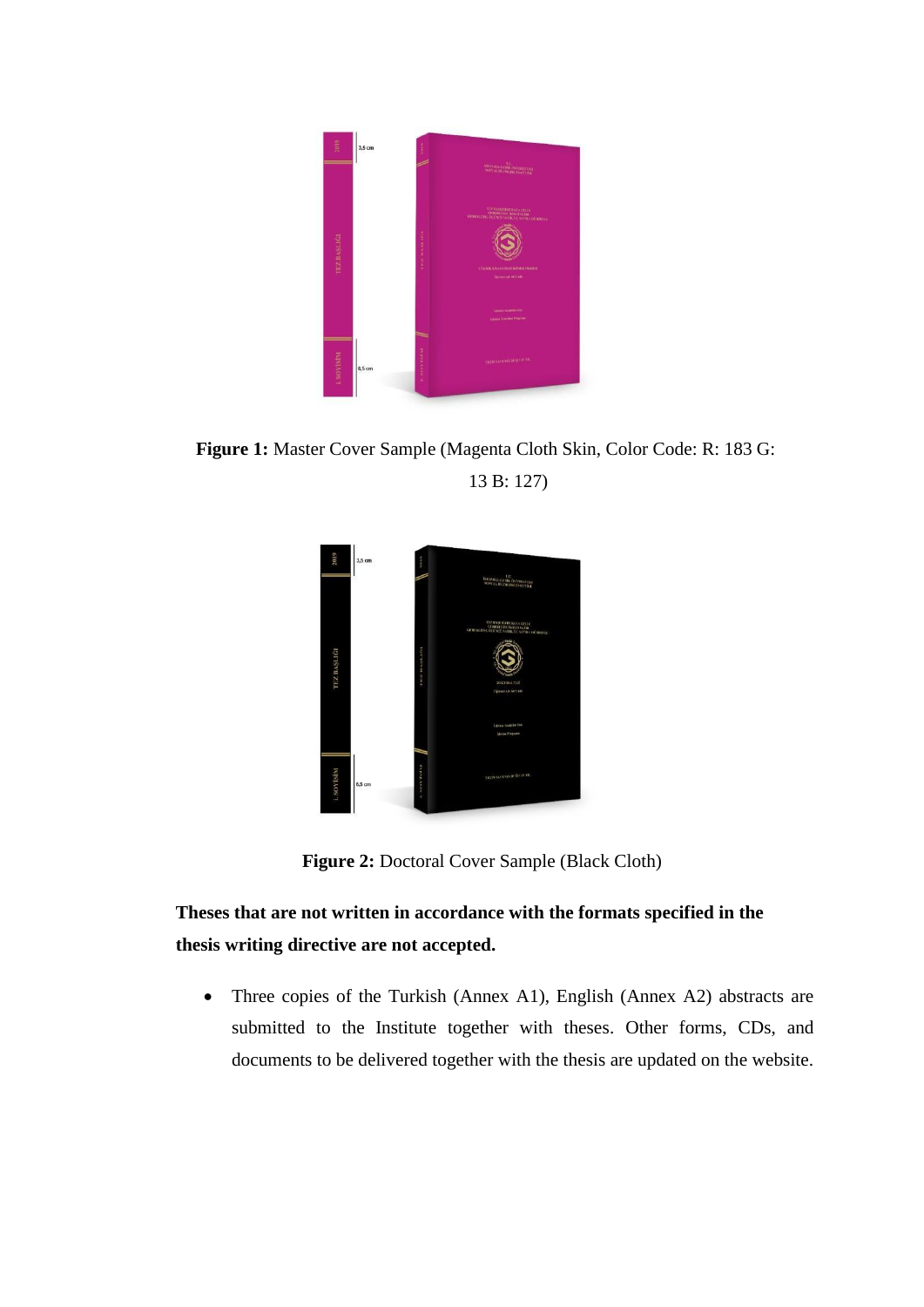In general, the order of presentation of the information to be included in a thesis is shown below.

|                                                                            | Page No                  |                                                         |
|----------------------------------------------------------------------------|--------------------------|---------------------------------------------------------|
| <b>Outer Cover</b>                                                         | $\overline{\phantom{a}}$ | not numbered                                            |
| <b>Inner Cover</b>                                                         | $\mathbf{i}$             | Counted in Roman numerals, not displayed on the page    |
| Term Project<br><b>Approval Document</b><br>or Thesis Approval<br>Document | $\mathbf{ii}$            | Counted in Roman numerals, not displayed on the<br>page |
| Preface                                                                    | $iii +$                  | Roman numeral, page is laid out in the bottom           |
| Contents                                                                   | .                        | $\!\!\!\zeta\,\zeta\!\!\!\zeta\!\!\!\zeta$              |
| Abbreviations                                                              | .                        | $\zeta$ $\zeta$                                         |
| <b>Table List</b>                                                          | .                        | $\zeta$ $\zeta$                                         |
| List Of Figures                                                            | .                        | $\zeta$ $\zeta$                                         |
| Symbol List                                                                | .                        | $\zeta$ $\zeta$                                         |
| <b>Turkish Summary</b>                                                     | .                        | $\zeta$ $\zeta$                                         |
| <b>English Summary</b>                                                     | .                        | $\zeta \, \zeta$                                        |
| <b>Introduction Section</b>                                                | $1 +$                    | Arabic numerals are laid out at the bottom of the       |
| <b>Other Departments</b>                                                   | .                        | page<br>$\zeta$ $\zeta$                                 |
| <b>Results And Discussion</b>                                              | .                        | $\zeta$ $\zeta$                                         |
| References                                                                 | .                        | $\zeta$ $\zeta$                                         |
| Attachments                                                                |                          | $\zeta$ $\zeta$                                         |
| Curriculum Vitae                                                           |                          | $\zeta\,\zeta$                                          |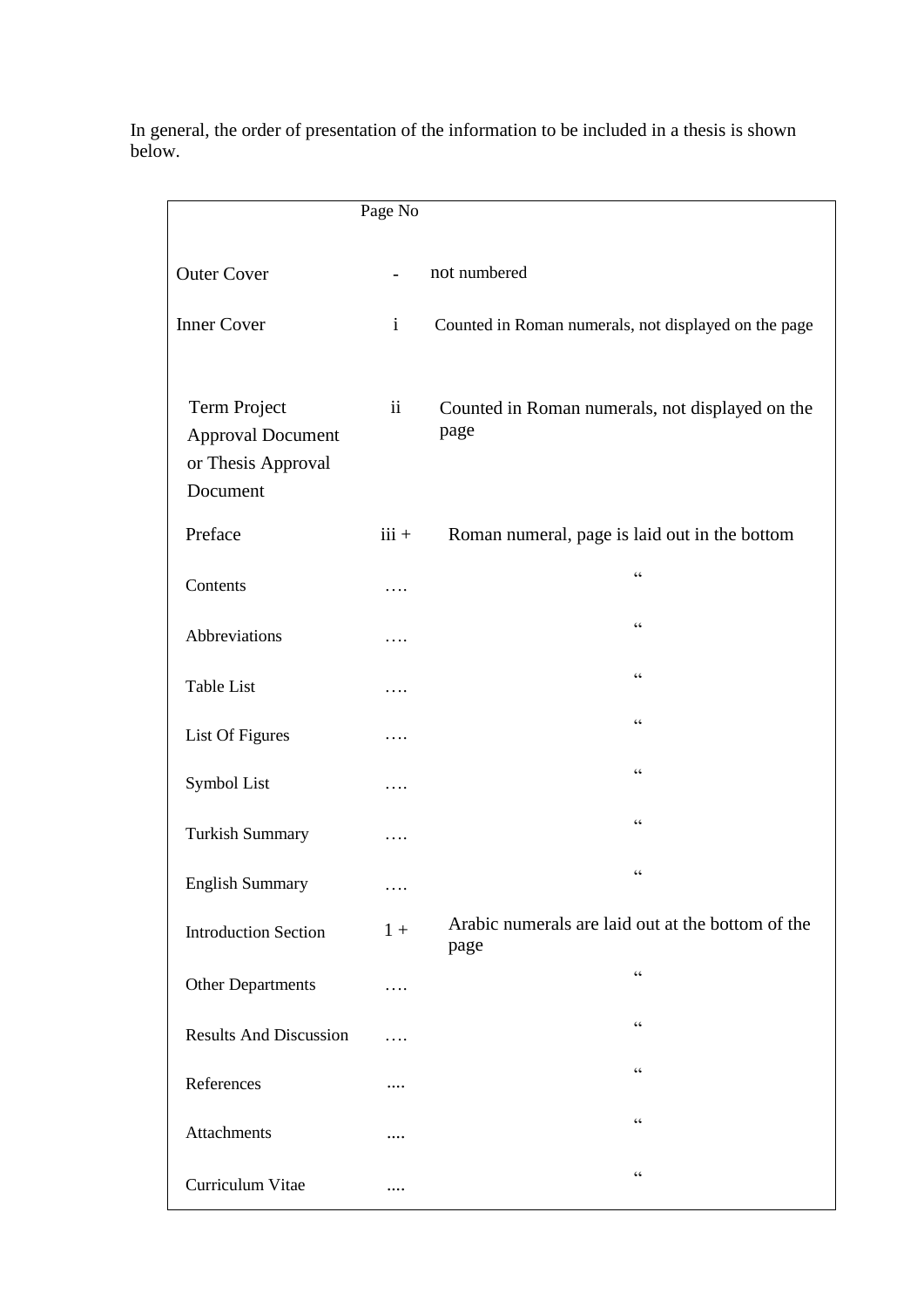### **1. GENERAL WRITING RULES**

- Theses are prepared in the computer environment, and their printouts are taken from laser or inkjet printers.
- **Typewriter writing thesis and dot-matrix printouts are not accepted.**
- **In any part of the thesis, corrections, deletions, scrapings made by hand or typewriter are not accepted.**
- Tables, figures, and formulas in the thesis are created in the computer environment. Figures that cannot be created in the computer environment are drawn according to the principles of drawing, writing and symbols are written with a template. **There is no manual correction in such ways.**
- **All tables and figures in the thesis are cited in the text.**
- If the computer program lists to be submitted in the thesis are more than 5 pages, they are not included in the text section or the appendices. These lists are given as a supplement to the thesis in a fixed media medium (CD, DVD etc.). Discs are placed in a pocket to be made on the back inner cover of the thesis. A label is affixed to the discs (CD, DVD etc.), and information about their contents is given (for example, "Annex 1: Computer Program").

## **1.1 Paper and Replication System to be used**

Theses should be reproduced in A4 standard (21 x 29.7 cm, 80  $g/m<sup>2</sup>$ ) white first pulp paper without deterioration, and copies should be clear and legible.

## **1.2 Type of Writing**

The writing will be done on both sides of the paper. Theses with white covers can be delivered as one-way or double-sided printing optionally. However, the cloth equivalent skins and **magenta (M.Sc.) / black (Dr.)** cover skins that will be delivered in the last stage should be delivered as double-sided printing. In duplex printing, attention should be paid that the first page (first-degree titles) of each section is on the right page in the reading direction.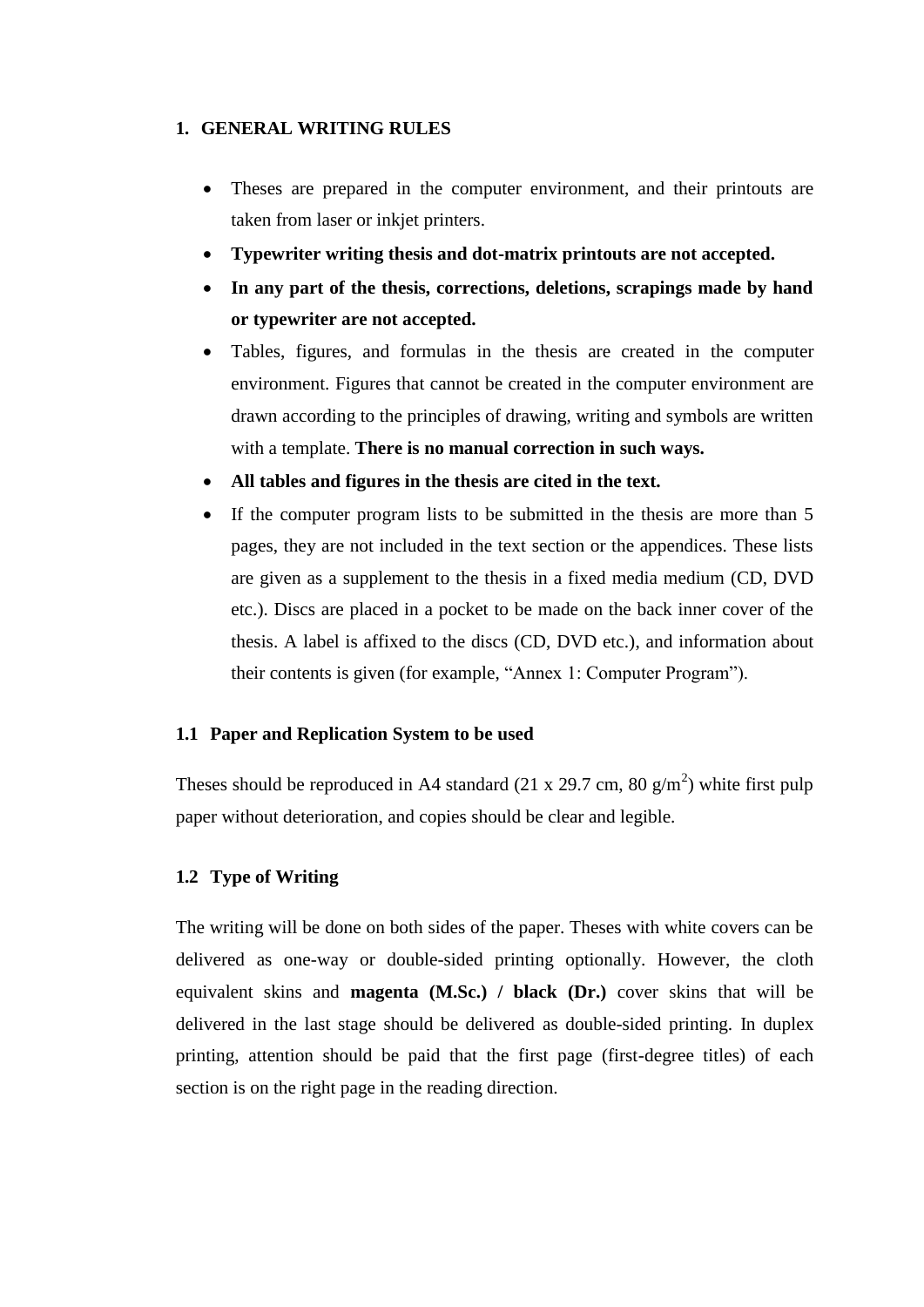#### **1.2.1 Typeface**

Times New Roman in 12 font size and Arial font in 11 font size are used. In the case of a letter, size is mandatory, 1 font size can be reduced. Up to 8 font sizes can be reduced if desired in charts and figures. In long excerpts written on the left edge, 2 smaller characters are used.

Text is written in upright and normal letters, and bold letters are used in headings. The italic typeface can only be used if necessary (Latin name, abbreviations, theory/definition, etc.). **A character space is left after the comma and period.**

### **1.2.2 Page layout**

In the thesis, there should be 4 cm from the left side of the page and 2.5 cm from the other sides. If there are footnotes, they should remain within these limits. The title line is 5 cm below the top edge of the page, with 72-point space left for the title on all first pages (such as contents, abbreviations, charts, lists of figures and symbols, preface, summaries, chapters, references, attachments, etc.). **In the thesis text, no syllable is distinguished between the dashes in words, and the text is aligned according to the left and right boundaries.**



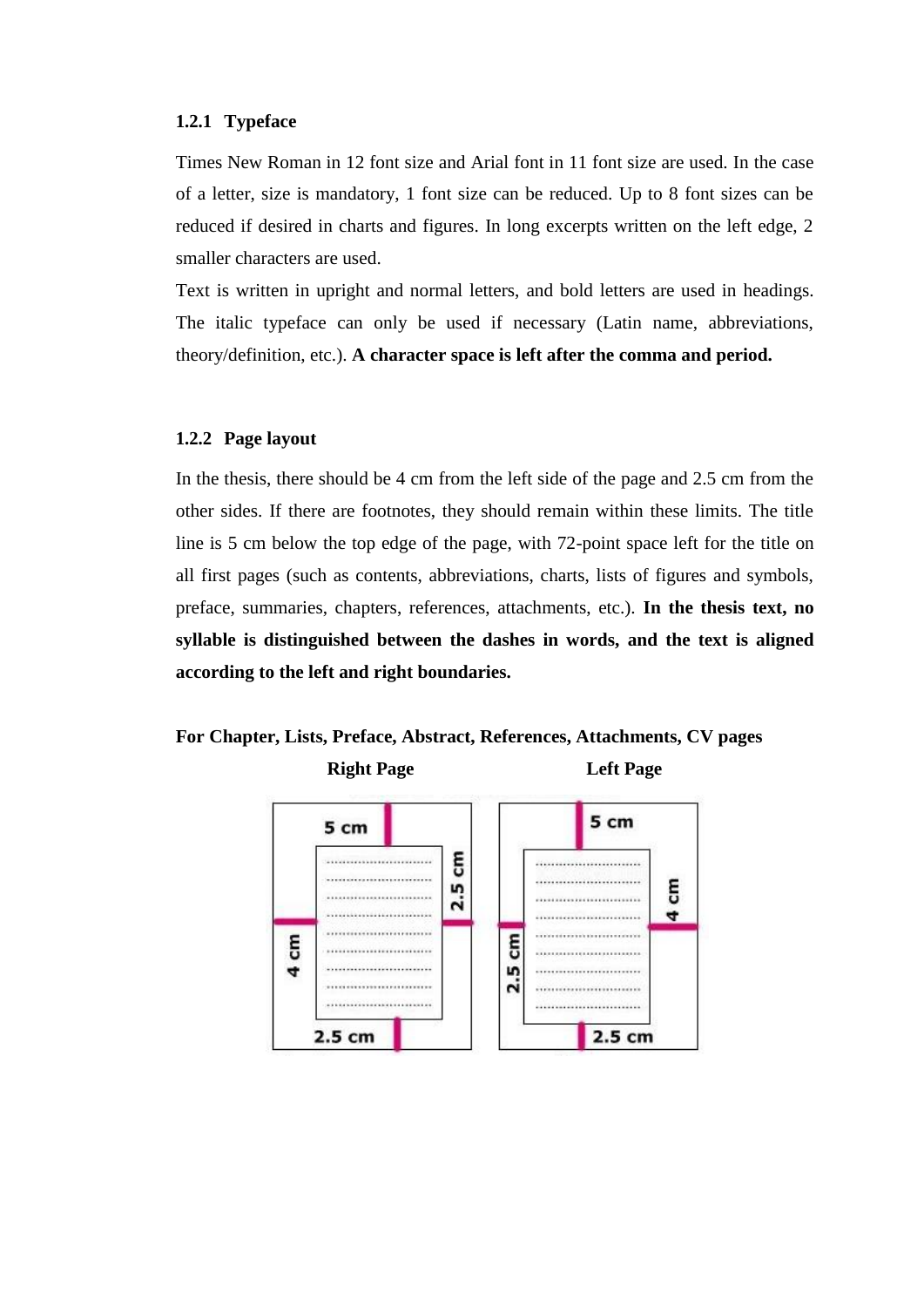## **It is applied on the inner pages except for the first pages mentioned above.**



#### **1.2.3 Titles, line spacing, and layout**

The term 'spacing' in the grid is the distance from one line bottom edge to the other line bottom edge. 1 range is approximately equivalent to two lower case letters. The point size is the unit of writing height and taken as 1/72 inch (0.35 mm).

- **The thesis text is written in 1.5 intervals. 6-point space is left before and after paragraphs. No blank line is inserted between paragraphs.**
- **Abbreviations, Tables, Lists and Symbols lists, Foreword, Abstracts, References, Appendices, Curriculum Vitae, the names and descriptions of the Tables and Figures in the text and footnotes are written with 1 interval.**
- **While preparing Acronyms, Tables, Figures, and Symbol lists, the explanations are written as in the normal text, leaving 6 points before and 6 points after.**

There are 72 points before the **first level titles** and 18 points after. Before **the second degree headings**, 18 point, then 12 point, and before **the third and fourth-degree headings**, 12 point, then 6 point space is left.

The title to a lower degree than the fourth degree is not used by enumerating. In cases where it should be used, the heading is created with bold font, and only the first letters are capitalized.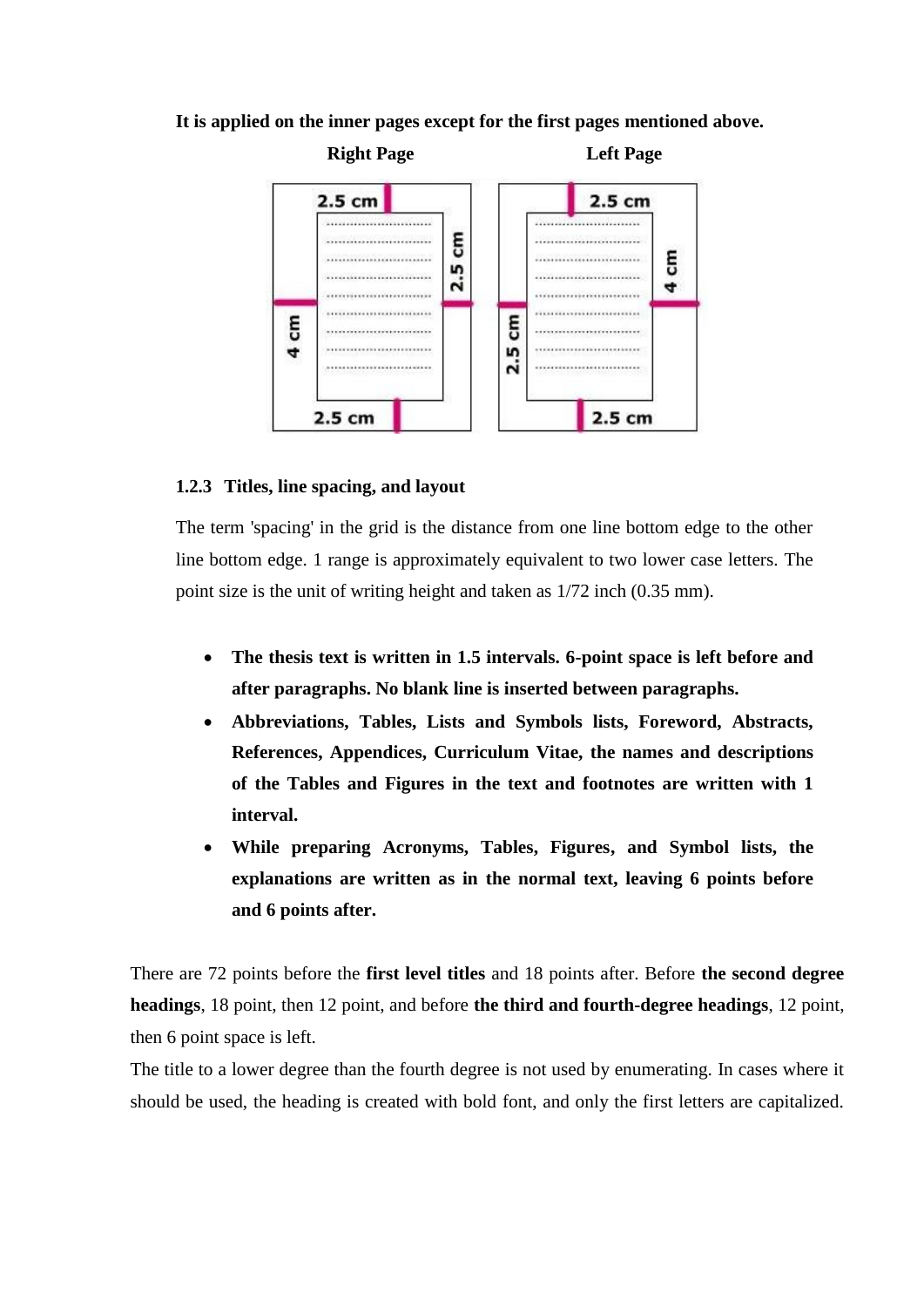**Titles cannot be written as the last line of the page. If 2 lines of text cannot be written after the title, the title is also on the next page.**

## **All titles are written in bold font. In first-order titles, all letters are capitalized, in the second-order titles, the first letter of each word is capitalized, in the third and fourth-order titles, only the first letter of the title is capitalized.**

The first line of a paragraph cannot be written as the last line of the page, and the last line of the paragraph cannot be written as the first line of the page.

#### **1.2.4 Page numbering**

• All pages of the thesis are numbered except for the outer and inner covers.

• The starting part of the thesis consists of the Foreword, Table of Contents, List of Abbreviations, Table List, Figure List, Symbol List, Turkish Abstract, and English Abstract.

• The text part of the thesis consists of the Introduction section, other sections, Results and/or discussion, References, Annexes, and CV.

• The starting part of the thesis starts with small Roman numerals (i, ii, …) And the text section is numbered with Arabic numerals (1, 2,…). Page numbers are placed at the bottom of the page in the reading direction of the text and 1.5 cm above. The page number is written on the lower-middle of the short edge of the page when the paper is held vertically, and on the lower-middle of the long-edge when held horizontally.

• Page numbers should be written with the font used for the text, and the font size should be 11 points for Times New Roman and 10 points for Arial.

#### **1.2.5 Tables and figures**

- Tables and figures should be placed as close as possible to the text immediately after their first mention, provided that they comply with the page layout principles.
- Multiple tables or figures can be placed on the same page. However, no more than two pages of continuous tables or figures are given. A large number of tables or figures can be given in the annexes as needed.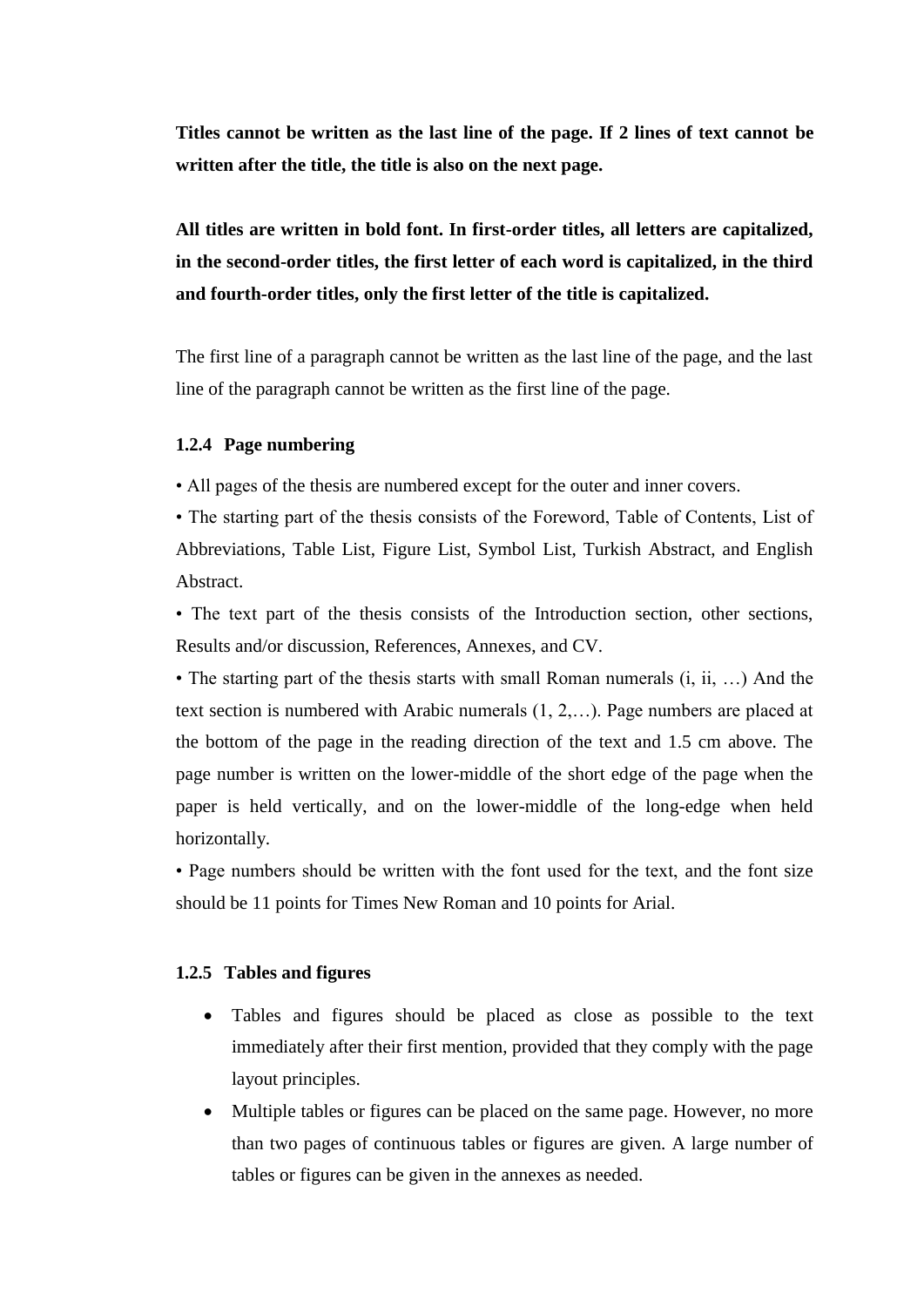- Tables and figures, the first number is the section number (letter in annexes), the second number is the sequence number of the table (or figure) in the section, "Table 1.2:", "Figure 1.1:" in the annexes, "Table A.1:" Number is given in the order of "Figure B.1:".
- The number and description of each figure are written below the figure, and the number and description of each table are written on top of the table.
- Table caption should be written using a line spacing in the word processor, leaving 12 points and 6 points before the writing.
- Table caption and the whole table should be on the same page.
- For tables larger than one page, the same table number and caption should be written per page, between the table number and caption, in Turkish brackets (devam), and in English brackets (continued) or (contd.).
- The first paragraph in the text section after the table should be written with a space of 12 from the top and 6 from the bottom. The titles that will come immediately after the tables should be used exactly without any changes in the title formats mentioned in 1.2.3 above.
- The gap between the figure and the subtitle of the figure is set in your word processor in the form of a sub-figure, with a font size of 6, before the font, and 12 points. The figure name is written with a space. Figure caption and the whole figure should be on the same page.
- For figures larger than one page, the same figure number and subtitle are written at the end of the figure on page 2, and between the figure number and the subtitle, it should be written in parenthesis (cont.) for Turkish theses, (continued) or (contd.) For English theses.
- Figures should be formatted so that they are "in line with text". The last paragraph in the text section before the figure should be written with a space of 6 points from the top and 12 points from the bottom.
- Footnotes used for figures should be written with 1 line spacing, and 2 font sizes smaller than text when necessary.
- The gap between the figure and the caption is set in your word processor in the form of caption, with 6 points before writing, and 12 points after writing. Shape descriptions and shapes are in no way separated from each other.
- Graphics, pictures, and notes given in the thesis should be numbered by accepting as a figure, and their explanations should be made.
- Short notes describing an idea in the text can be found at the bottom of the page in the text sections. Long notes are given in addition.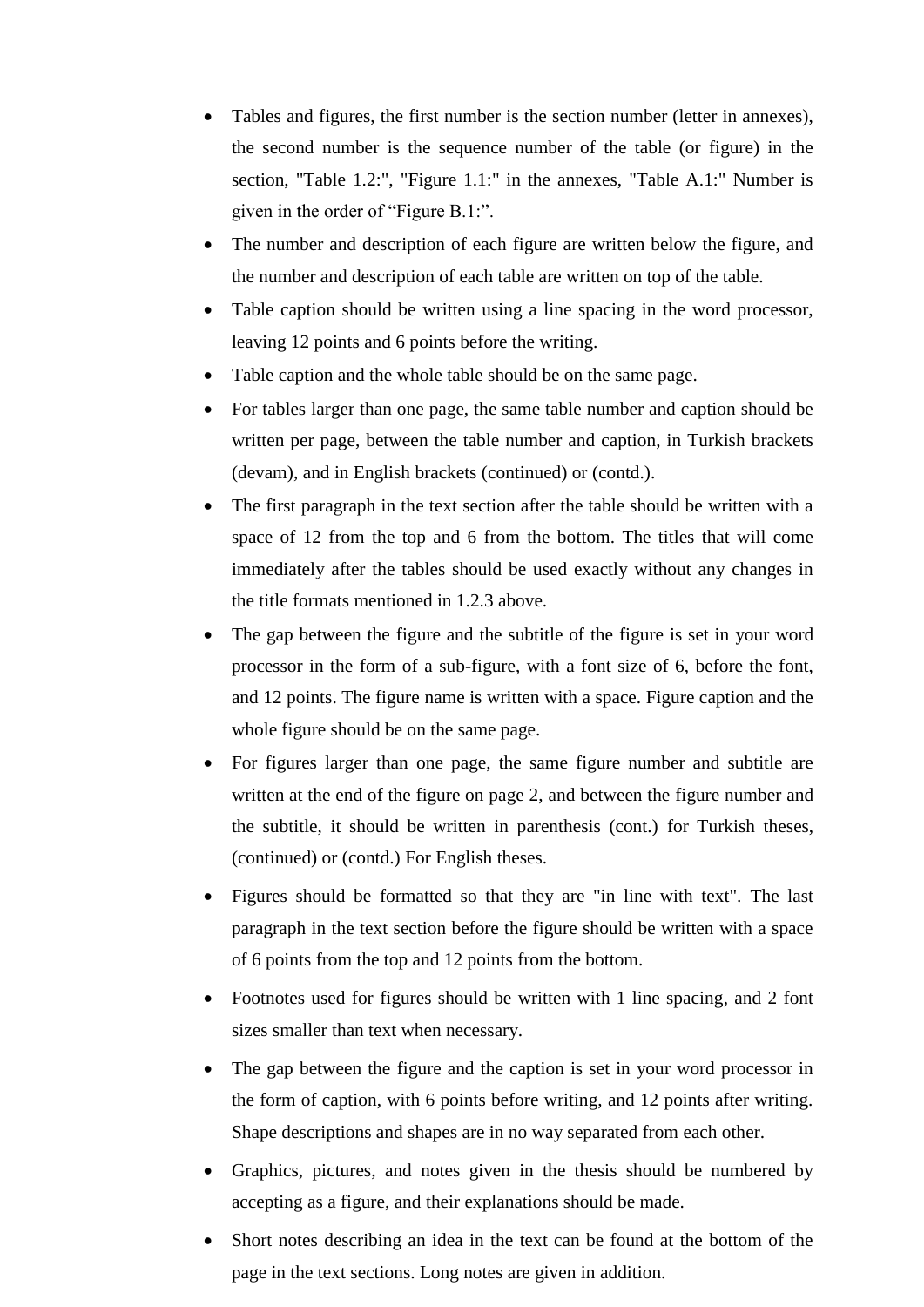## **1.2.6 Equations**

- **Equations are written with 1.5 line spacing.**
- A 6-point space is left before and after the equations.
- There is no blank line before and after the equations. In this case, there is a space of 12 points at the top and 12 points at the bottom between the equations and the text.
- Equations are numbered in order, starting from one, provided that the chapter number is the first number in the relevant chapter. These numbers are bolded (in the first section  $(1.1)$ ,  $(1.2)$ , ..., in the second section  $(2.1)$ ,  $(2.2)$ , ...), if necessary, it is written to the far right of the line with the sub-expressions (1.1a) and (1.1b) of the same equation.

## **1.3 Covers and Binding**

The rules regarding cardboard and cloth binder covers are given below.

## **1.3.1 Cardboard inner and outer covers**

The inner and outer cover will be prepared in accordance with the following rules. All information on the cover is centered horizontally, taking into account the margins defined in 1.2.2 above.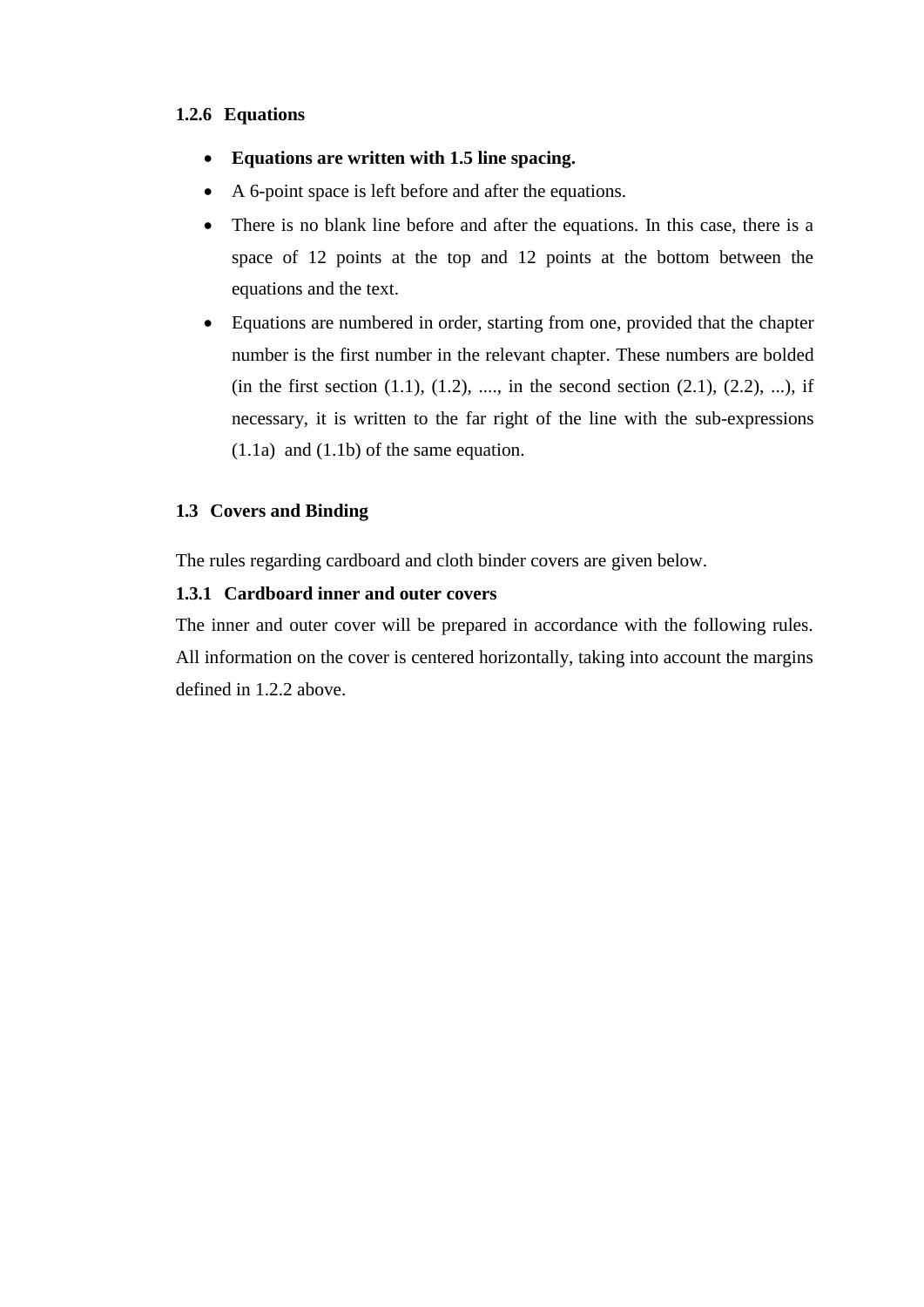## **ISTANBUL GEDIK UNIVERSITY.................................................INSTITUTE**

is written 3 cm below the top edge.

**The name of the thesis** is written between 8 and 11 cm from the top edge, to fit in a maximum of three lines. The letter size is chosen to be proportional to **the name of the thesis.**

- "MASTER THESIS", "DOCTORATE THESIS" or "ART PROFICIENCY THESIS" 15 cm below the upper edge,
- The name and surname of the author with the title given by the Senate of Istanbul Gedik University, 16 cm below the upper edge,
- 17 cm below the upper edge, (Student ID) (written on the inner cover)
- Department, 20 cm below the upper edge,
- Program 21 cm down from the top edge: .........
- Name and surname of Thesis Advisor 23 cm below the upper edge,
- The delivery date of the thesis is written as the month and year 26 cm below the upper edge.
- The departments and programs are written with their full names in the Institute establishment chart (such as Food Safety and Nutrition - Food Safety, Business - Business Administration for Managers, etc.).
- All the inscriptions on the cover are written symmetrically (centered) with respect to the vertical middle axis in the area within the margins described in 1.2.2.
- The date of the presentation of the thesis to the relevant Institute is written as month and year.

## **1.3.2 Cloth binder inner cover**

- The date of the thesis submitted and defended to the relevant Institute is written as day, month, and year.
- The thesis should be written and signed by the advisor and the jury if there is a jury member who expresses a negative opinion.
- If there is a jury member who expresses negative opinions, "Refusal" should be written and signed by the jury member.
- For theses written in English, a Turkish inner cover page with the same information is added after the English inner cover page.
- There must also be jury signatures on the Turkish inner cover.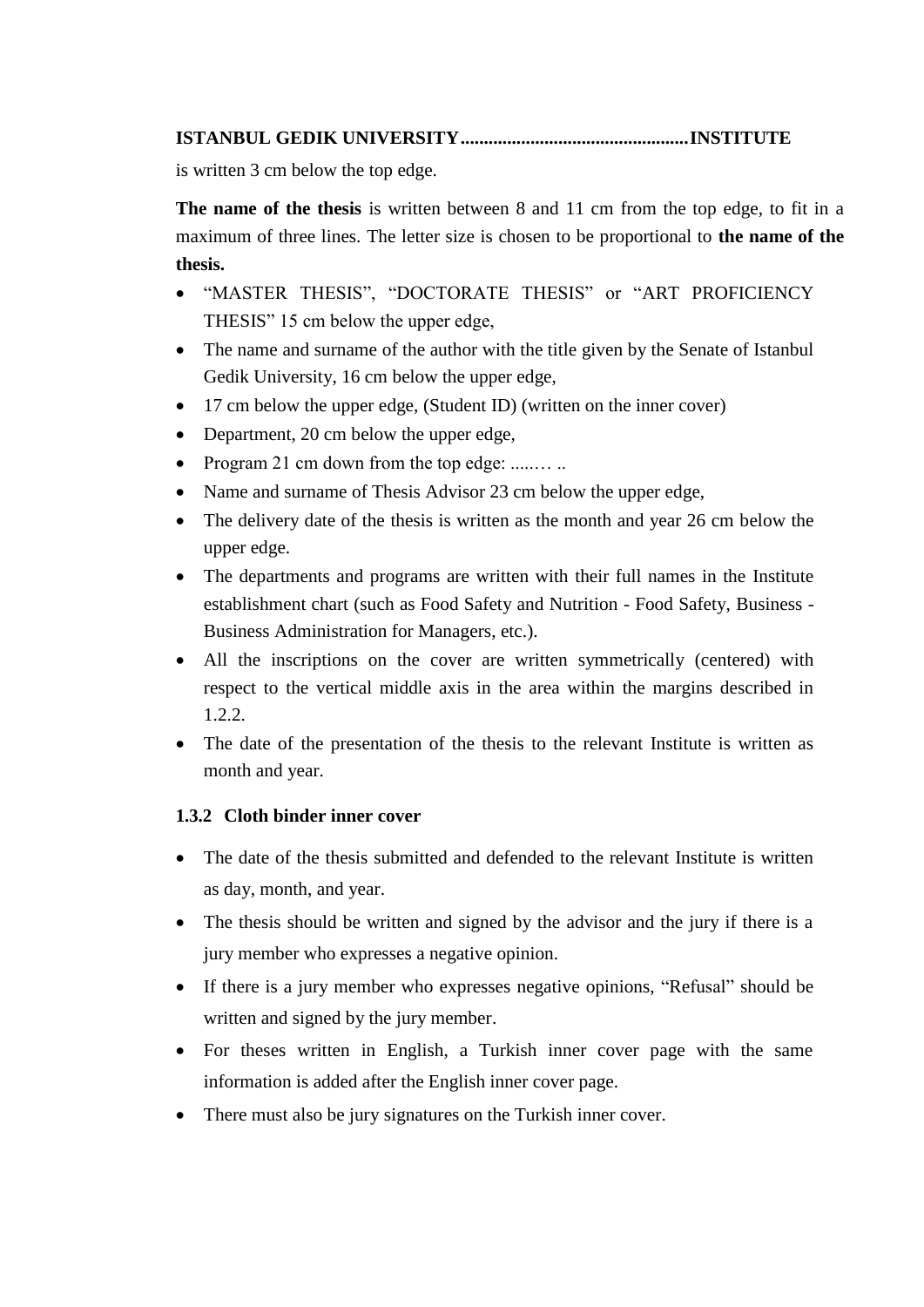### **1.3.3 Cloth skin outer cover**

The defense date of the thesis should be written in months and years. Example February 2008 etc. The information on the cloth skin outer cover should be written with gold glitter or the like.

#### **1.3.4 Cloth skin outer cover back writing**

The first letter and surname of the author's name, the name of the thesis, and the acceptance year of the thesis are on the back of the thesis. Manuscripts should be centered horizontally and vertically within the relevant sections.



### **2. RULES FOR THESIS WRITING AND SECTION CONTENTS**

#### **2.1 General Writing Rules**

In terms of spelling and punctuation in theses, the Language Institute's Spelling Guide and Dictionary will be followed. If it is necessary to use words and phrases that are not in the dictionary in question, their meaning and rationale will be explained in a footnote.

SI units will be used in theses if necessary, equivalent in MKS units will be given in parentheses. Each symbol will be identified where it first appears in the text. Except for foreword and footnotes, the first-person narration will not be used in theses.

#### **2.2 Introduction Parts**

#### **2.2.1 Preface**

- It is written as the first page of the sections and does not exceed one page.
- The institutions that support the thesis and those who help can be thanked.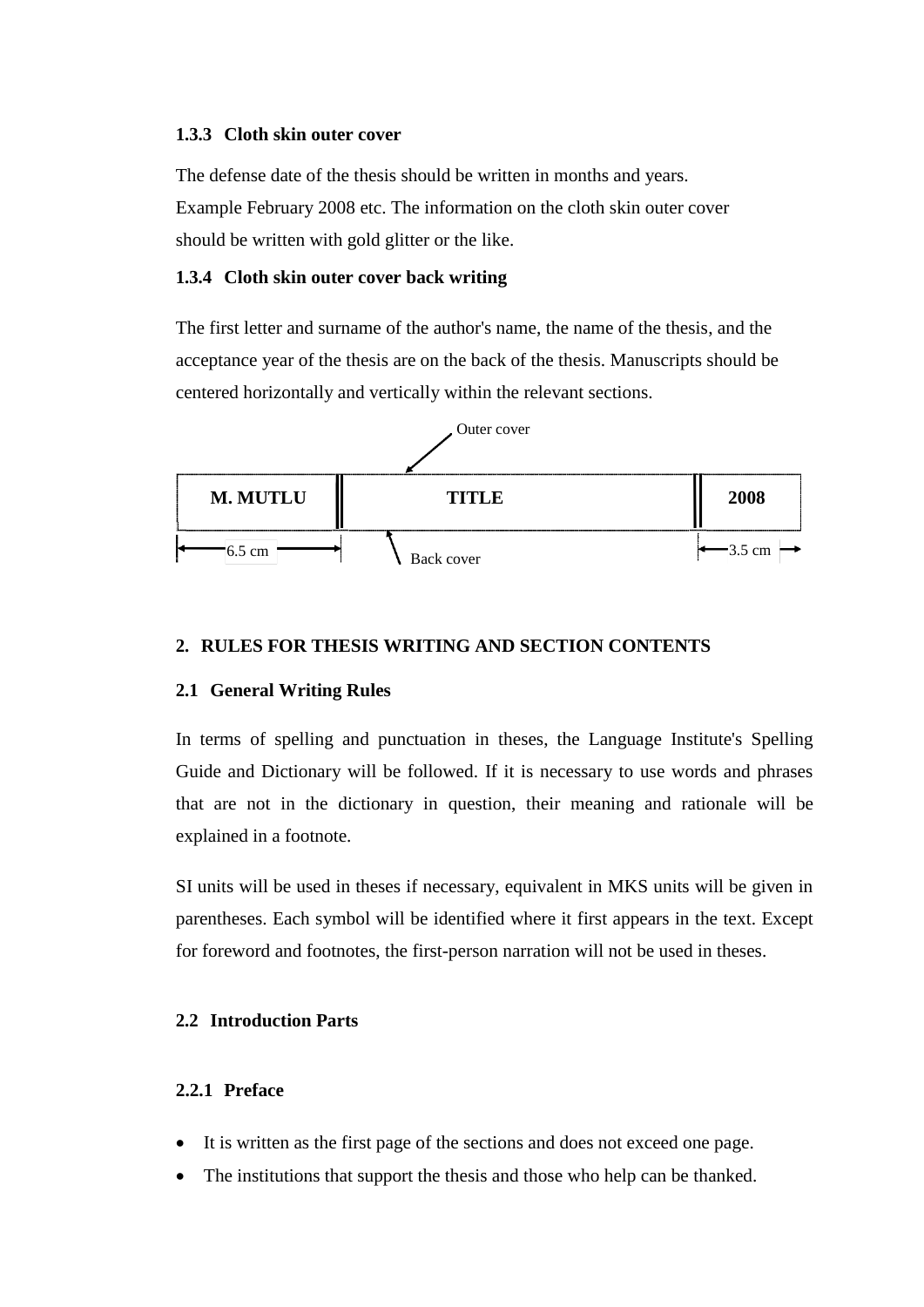Under the preface text, the name-surname is based on the right, and the date in the form of the month and year is based on the left. These two elements are aligned.

## **2.2.2 Contents**

- The table of contents is written with 1 line spacing.
- First-order titles are written in capital letters, and in second-order titles, the first letter of each word is capitalized, first 0, then 0, spaced, third-order titles, and fourth-order titles are written in lowercase, first 0, then 0, spaced apart.

## **2.2.3 List of abbreviations, tables, figures, and symbols**

• If there are Abbreviations, Tables, Figures, and Symbols in the text, related lists should be created. These lists should be prepared with 1 line spacing, leaving 6, then 6 point space.

## **2.2.4 Turkish and English abstracts**

- Abstracts should be between 1-5 pages, provided that they are the first page and not less than 200 words.
- In the summaries, the problem addressed in the thesis is briefly introduced, the methods used and the results achieved are indicated.
- In summaries, no source is given.
- Equation, Figure, Table, etc. If used, they are numbered in the summary, regardless of those in the sections.
- English Summary is the equivalent of the Turkish Summary.
- At the beginning of the abstracts, the page will be written in capital letters (**ÖZET** for Turkish) and **ABSTRACT** (for English abstracts) and in first-order title format (first with 72 and then 18 font space).
- The Turkish name of the thesis should be written under the title of the thesis, the English name of the thesis under the title of the Abstract, all capital and bold, with 1 line spacing, followed by a space of 12 and then 12 points.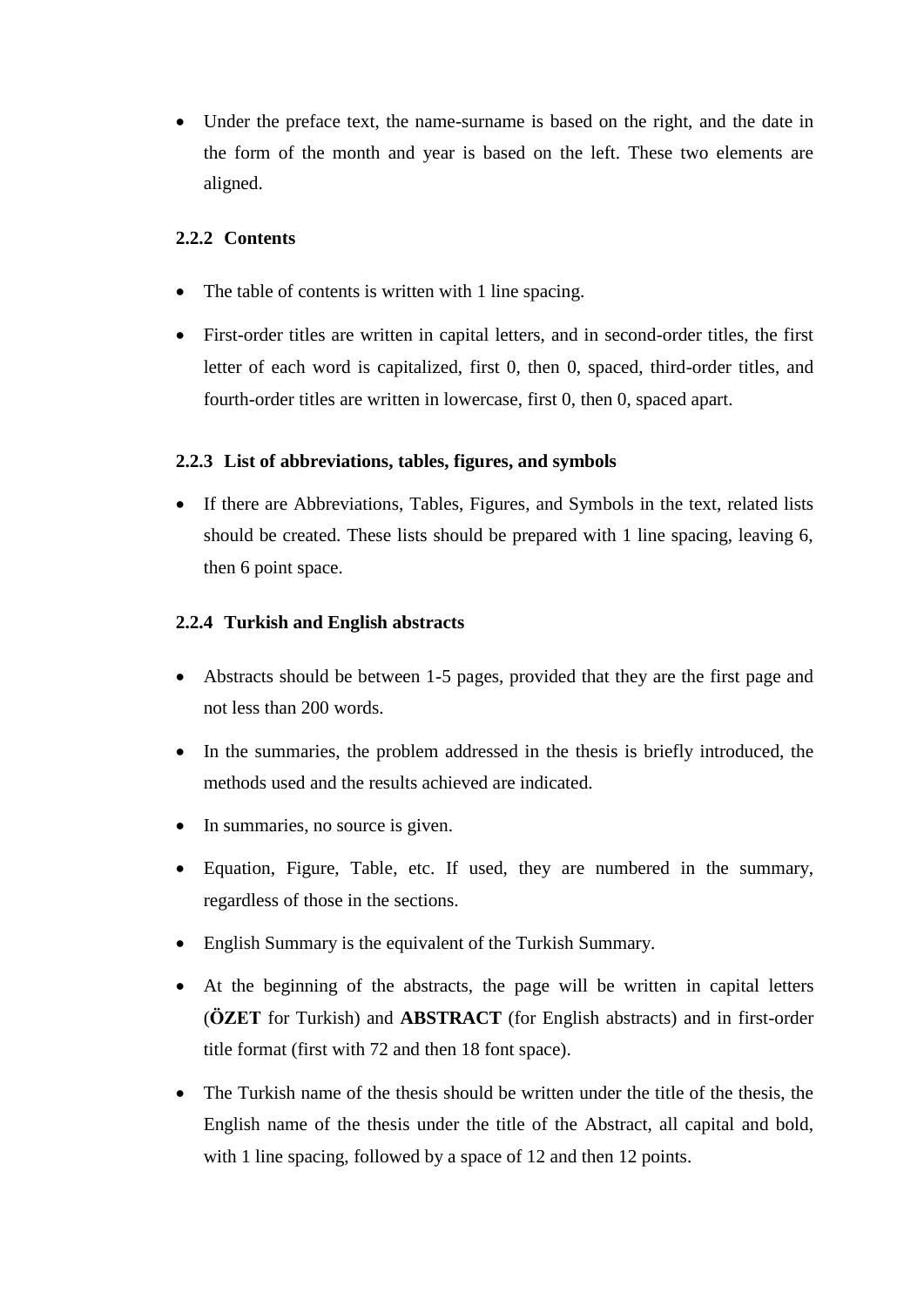## **2.3 Text Section**

- The text section includes Introduction, main and subsections, Results and/or discussion sections, and is written without page limitation.
- If footnotes are required, it should be written below the relevant page with 2 characters smaller than the text. Footnotes should be separated from the text by a thin horizontal line.

## **2.4 References**

- **The thesis owner chooses one of the following systems, which is widely used in science, with the approval of his advisor and uses the same system throughout the thesis.**
- All sources given in the text are written on the sources page.
- References can be cited in two ways in the text, as described below.
- The display in Text and References should be the same.
- References should be written using 1 line spacing, as in other first titles (71) points first, then 18 points).
- If the article is presented in the name of the journal, if the book is presented in the title of the book or a meeting (congress, conference, workshop, etc.), the name of the meeting is written in *italics*.

## **2.4.1 Reference citation by number**

References are numbered in [] brackets in the order in which they appear in the text. If it is desired to refer to the source that was previously numbered, the previous number is used.

References are cited in the following formats in the text.

- [1] Description: reference number 1,
- [1-3] Description: references between 1 and 3 (1, 2 and 3),
- [1,3] Description: references 1 and 3,
- [1,3,8] Description: references 1, 3 and 8,
- [1,3-8] Description: reference 1 and references between 3 and 8.